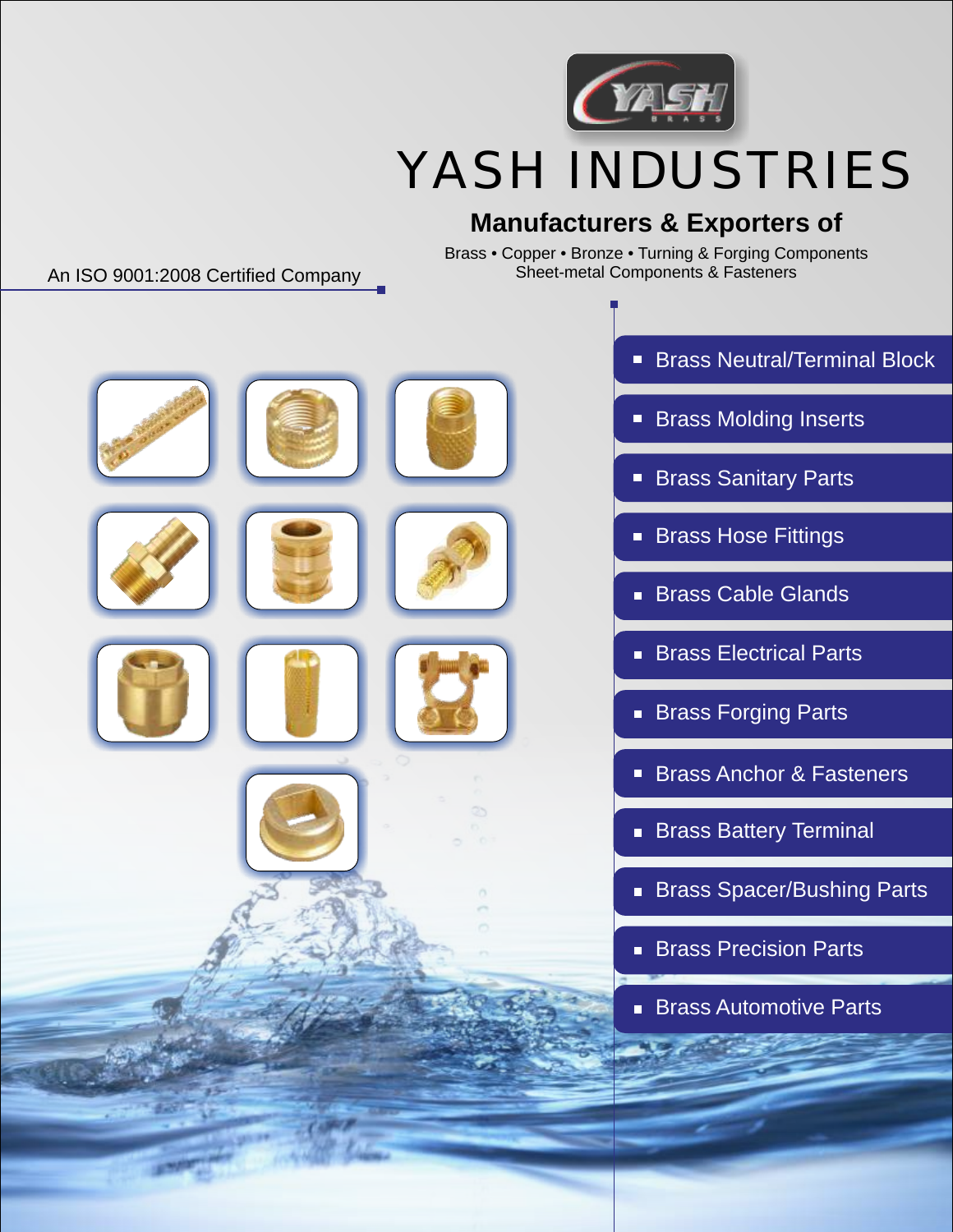#### **Company Profile**

Yash Industries is a leading manufacturer of Brass Engineering Turned Components & Electrical assemblies. Our Product suits to all industrial sectors like Electrical & Electronics, Automobiles, Plastic Moulding Industry, Construction & Industrial Applications.

Being an ISO 9001 certified company & in the field of manufacturing activities since 14 years, we compete us to stay contemporary by systemizing advance technologies, enhancing TQS & arranging learning opportunities for all employees by Training Policy followed by health & environmental policies. Our honorable clients are based in USA, , Europe , Africa and Middle East.

**Quality Assurance** 

- Quality Planning
- **Test Equipments**
- **Trainings**
- In Process & Inter Process Equipments
- Equipment Calibration & Maintenance
- $Up to date$  records of quality standards
- Dedicated Engineering Department
- ü Vendors Controls & Audits
- Statistical Measuring Techniques like Variance Analysis, SPC, X Chart, R Chart, Trends etc.
- 100 % Visual Inspection to ensure 100 % visual defect free products
- Moreover, our product range " ECO FIT " is crafted keeping environmental issues in mind. " ECO FIT " is our Low Lead Brass ( commonly referred to as " No – Lead ") component range of products.

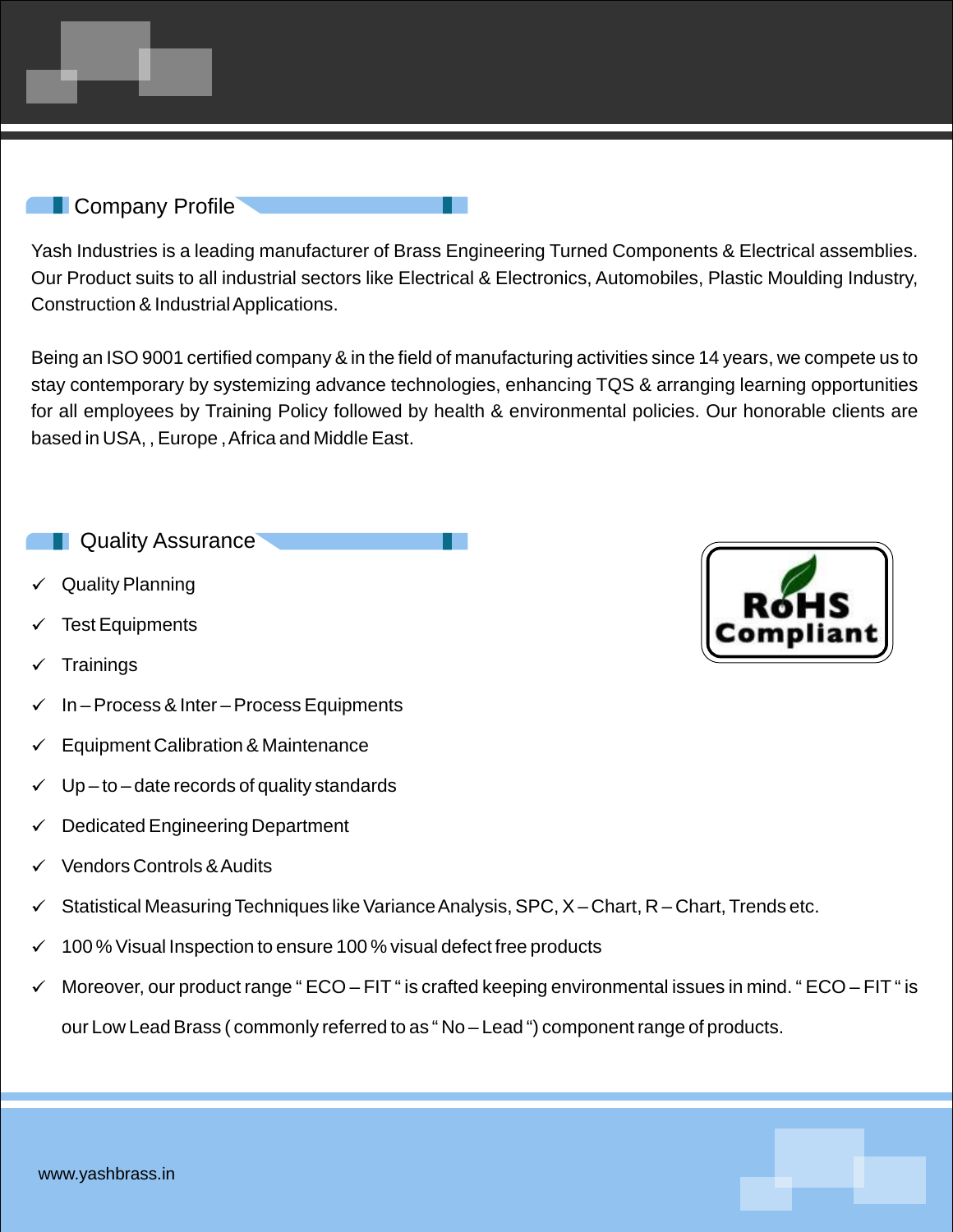**Brass Neutral / Terminal Block** 

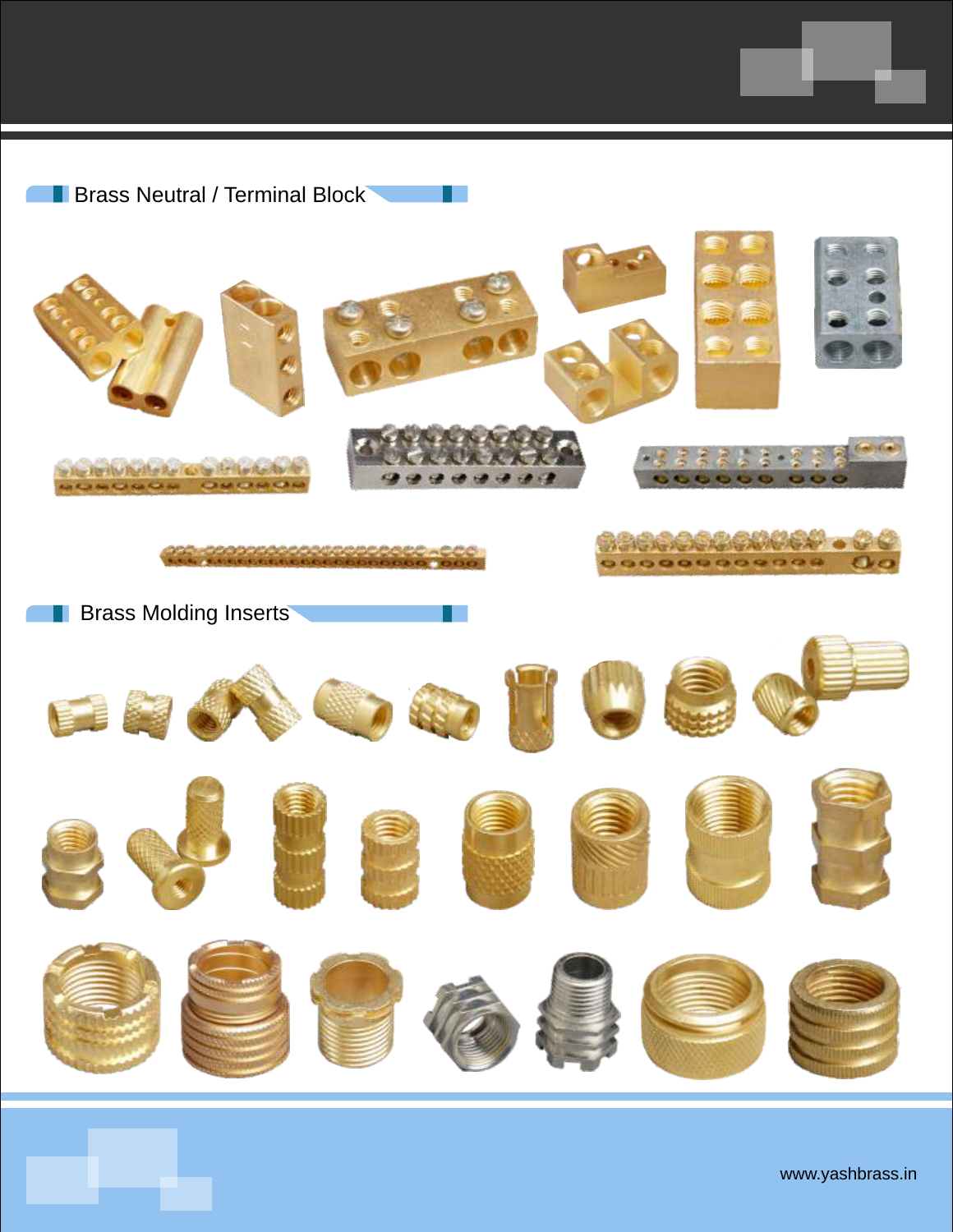

www.yashbrass.in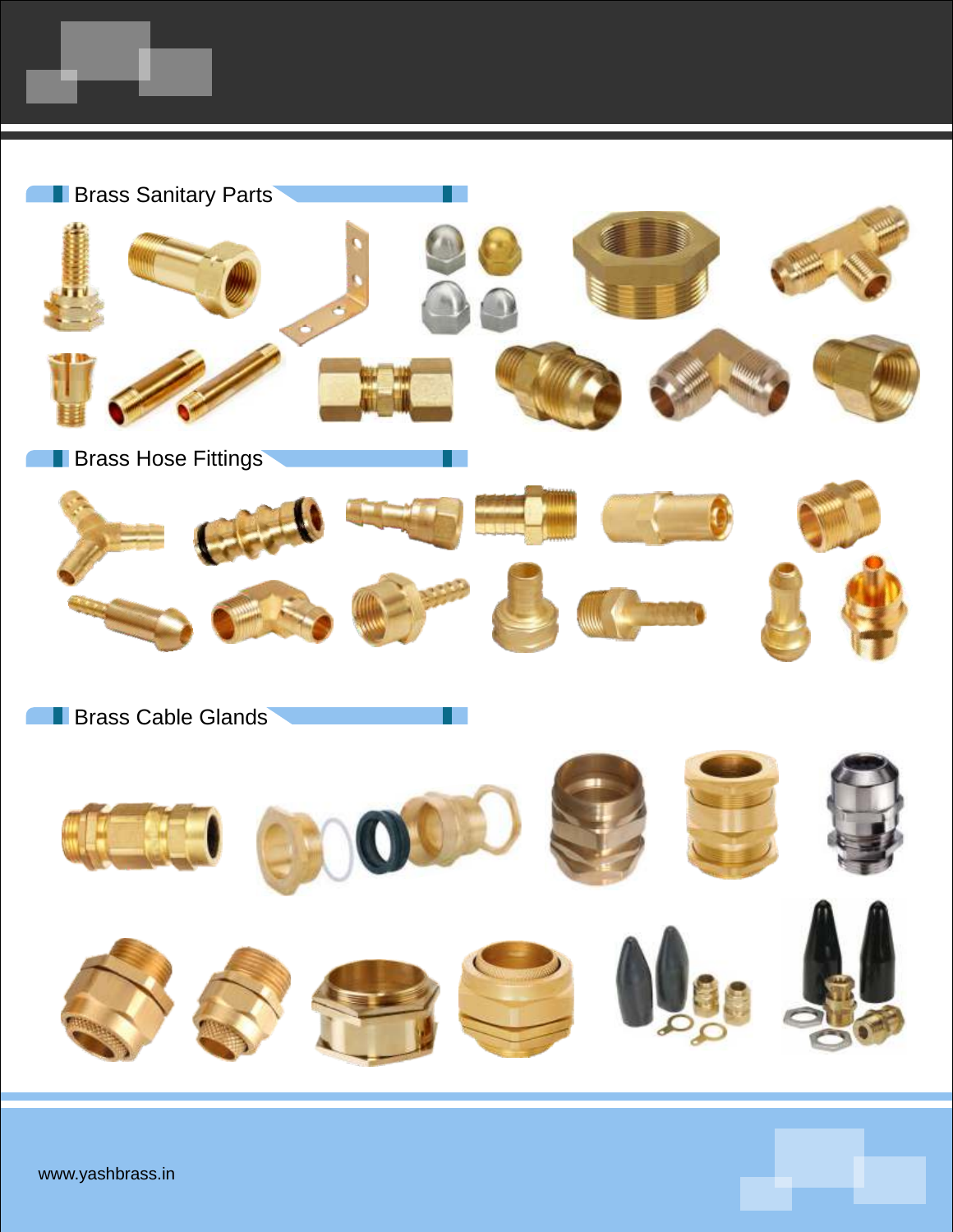

www.yashbrass.in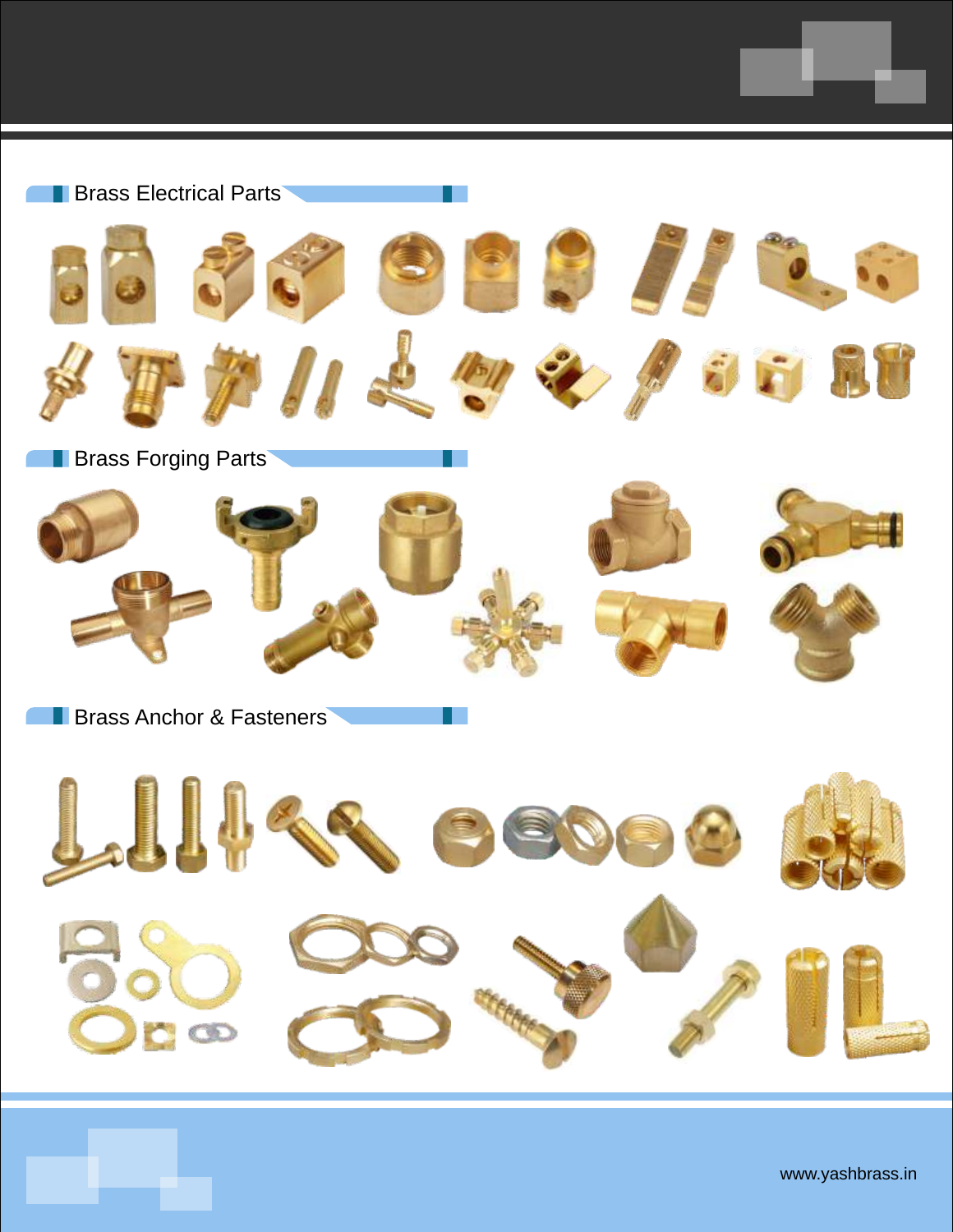



H.

**Brass Spacer/Bushing Parts** 

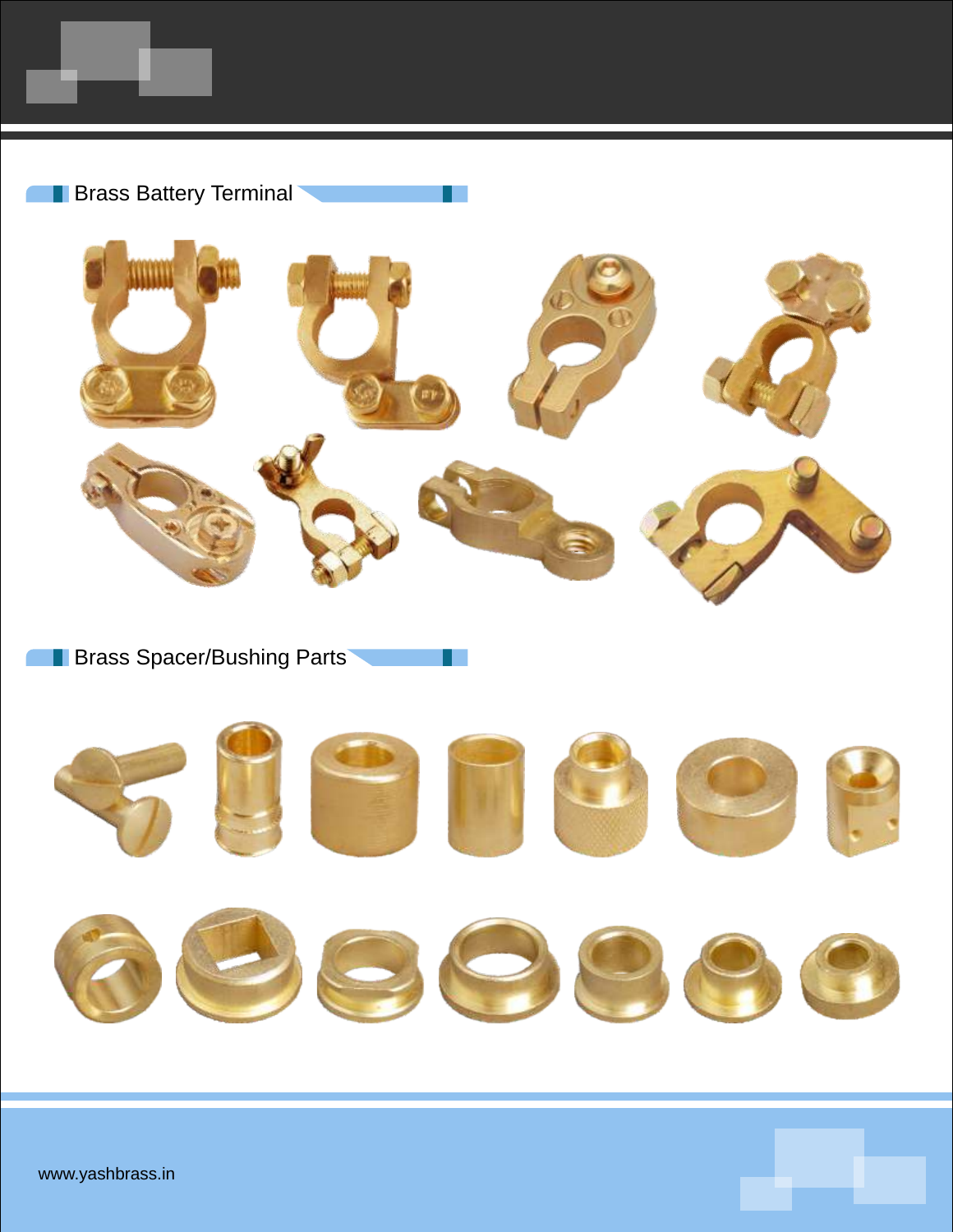



**Brass Automotive Parts**